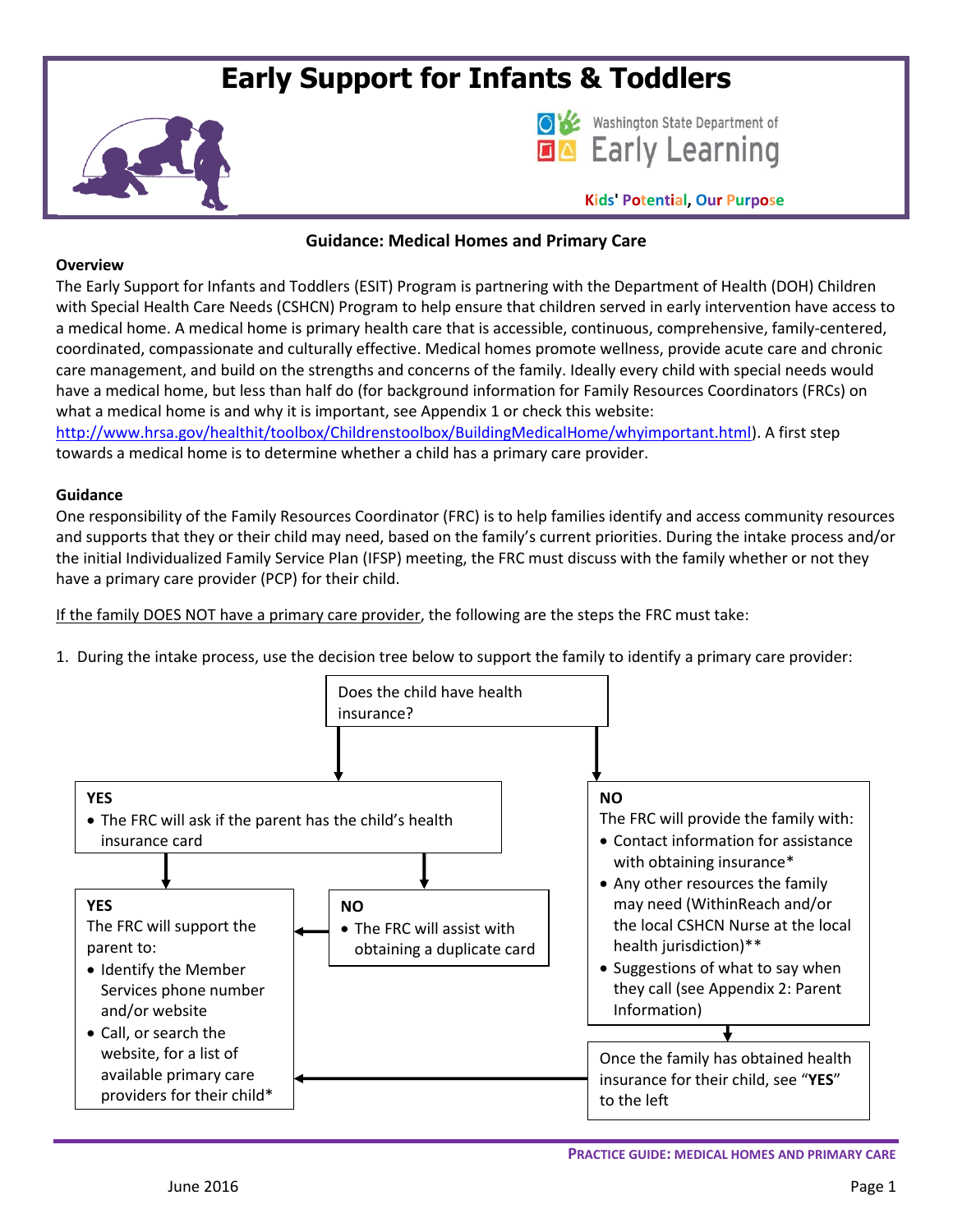\*FRCs must not make recommendations for any specific primary care provider or insurance provider over another. Their role is to provide support for the family and offer options during the process. FRCs can refer families to Parent to Parent for additional navigation assistance.

\*\* Call the Family Health Hotline **1-800-322-2588** or visit [www.parenthelp123.org](http://www.parenthelp123.org/) for support enrolling in a health insurance plan and/or locating a primary care provider.

2. If a primary care provider has not been identified by the initial IFSP meeting, offer to write an FRC community resources and supports outcome to assist the family. An example outcome for this scenario is below:

## **Outcome #\_\_\_\_ What do we want to accomplish?**

**Who will do what?**

We want to locate a primary care provider and/or medical home so our family receives comprehensive, coordinated medical care.

The FRC will support the family in exploring options for and obtaining insurance coverage/a primary care provider/medical home. The family will use resources such as WithinReach and CSHCN to find out about local options for providers and assistance with health insurance.

Review Date: Progress code (circle one): Achieved Continue Discontinue Revise Comments:

3. The family (with FRC assistance as needed), will research the options and make an appointment with the primary care provider they choose. The FRC can help the family understand the medical home concept and prepare for a doctor's visit by offering information to the family on the medical home model of primary care. See Appendix 3 for a printable brochure in English and Spanish; to access the brochures online visit <http://medicalhome.org/resourcessupport/brochures/> and to access an older brochure in six other languages, visit [http://medicalhome.org/resourcessupport/resources-by-language/.](http://medicalhome.org/resourcessupport/resources-by-language/)

When the family DOES have a primary care provider, the following are the steps the FRC must take to allow information sharing between ESIT and the primary care provider and to educate the family about the medical home model of primary care and:

- 1. Offer the family a release of information to communicate with the primary care provider and ask the family to sign the release. With the family's consent, the FRC must:
	- a. Inform the primary care provider of the child's ESIT enrollment status;
	- b. Share the Individualized Family Service Plan (IFSP) with the primary care provider (if the PCP indicates they would like less information send, at minimum, the initial eligibility and summary of services pages from the IFSP or a summary letter);
	- c. Share progress as needed; and
	- d. Inform the primary care provider of changes to the child's ESIT enrollment.
- 2. Offer information to the family on the medical home model of primary care (see Appendix 3 for a printable brochure in English and Spanish; to access this brochure online visit <http://medicalhome.org/resourcessupport/brochures/> and to access an older brochure in six other languages, visi[t http://medicalhome.org/resourcessupport/resources-by-language/.](http://medicalhome.org/resourcessupport/resources-by-language/)